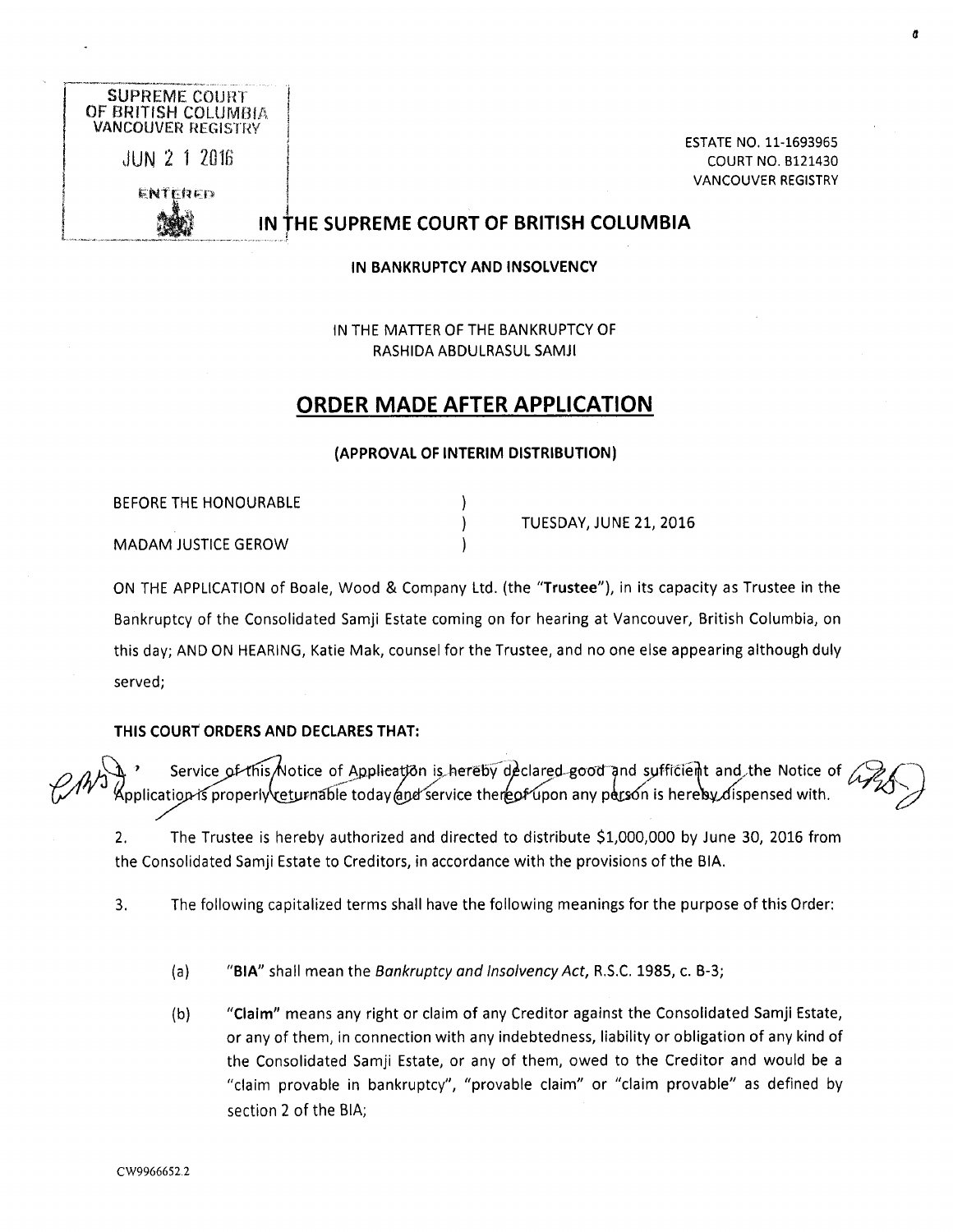- (c) "Consolidated Samji. Estate" means the consolidated bankruptcy estates of Rashida Abdulrasul Samji, Rashida Samji Notary Corporation and Samji & Assoc. Holdings Inc., as consolidated by the Order granted herein on June 26, 2013; and
- (d) "Creditors" means any Person or assignee who is a creditor under the BIA as against the Consolidated Samji Estate.

4. Approval of this Order as to form by counsel appearing on this application, other than counsel for the Trustee, is hereby dispensed with

THE FOLLOWING PARTIES APPROVE THE FORM OF THIS ORDER AND CONSENT TO EACH OF THE ORDERS, IF ANY, THAT ARE INDICATED ABOVE AS BEING BY CONSENT:

Signature of Katie G. Mak, Lawyer for Boale, Wood & Company, in its capacity as Trustee in the Bankruptcy of Rashida Abdulrasul Samji

BY THE COURT Guessit .1  $r_{\omega}$ Registrar jń Bankruptcy 1